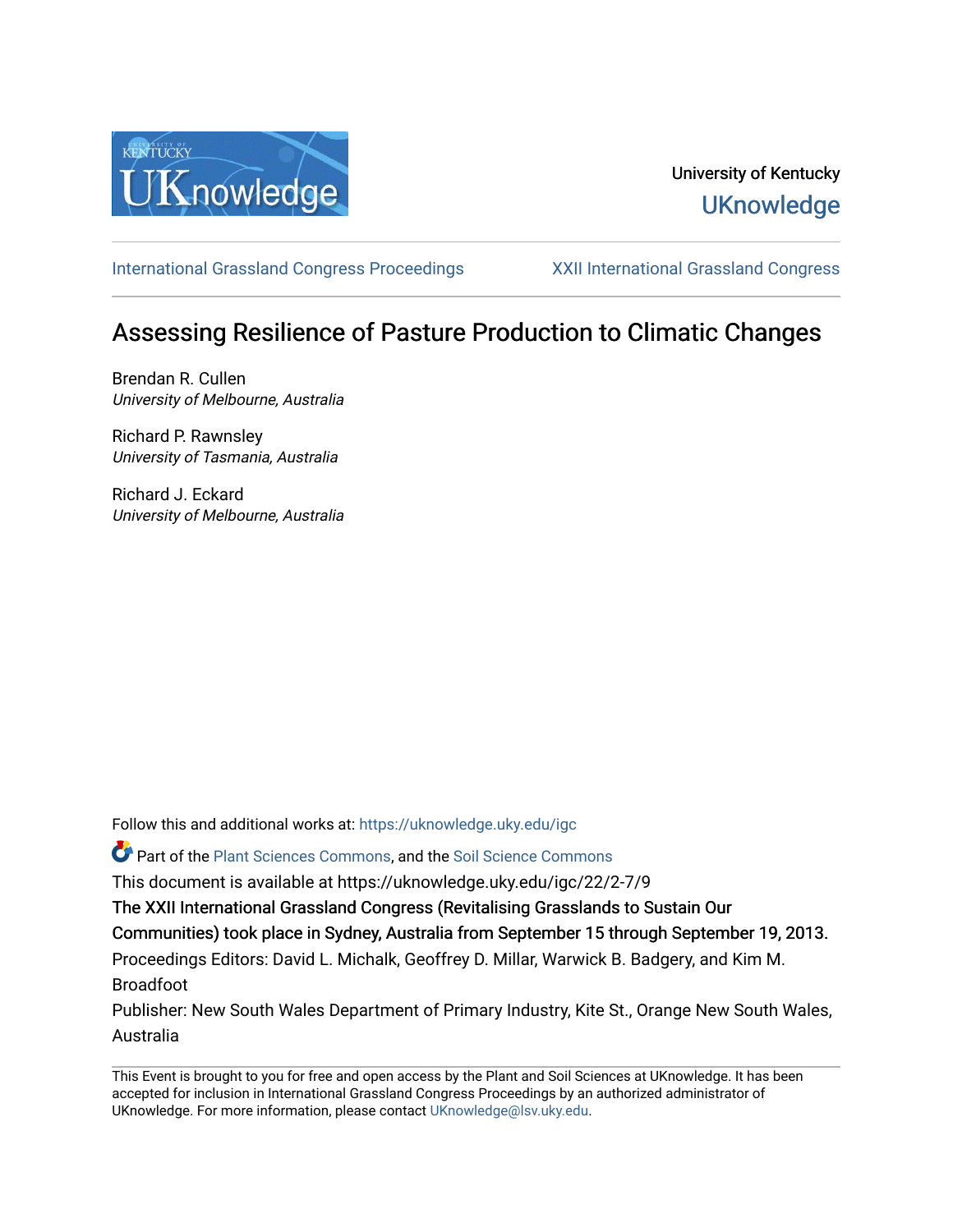### Assessing resilience of pasture production to climatic changes

Brendan R Cullen<sup>A</sup>, Richard P Rawnsley<sup>B</sup> and Richard J Eckard<sup>A</sup>

<sup>A</sup> Melbourne School of Land and Environment, University of Melbourne, Victoria 3010 Australia.

B Tasmanian Institute of Agriculture, University of Tasmania, PO Box 3532, Burnie, Tasmania, 7320 Australia.

Contact email: bcullen@unimelb.edu.au

**Keywords:** Climate change, perennial ryegrass, SGS Pasture model.

#### **Introduction**

Increasing temperatures and atmospheric carbon dioxide  $(CO<sub>2</sub>)$  concentrations, together with changes to rainfall patterns, will influence seasonal pasture production; however climate change projections for south eastern Australia are uncertain (CSIRO and BoM 2007). Despite this, climate change impact assessments generally rely on specific climate projections, but in this study an alternative approach was developed to test the resilience of production to incremental changes in climate.

#### **Methods**

#### *Sites and pasture systems modelled*

Representative pasture types were simulated for Wagga Wagga (phalaris, subterranean clover, annual ryegrass and a native  $C_4$  grass), Hamilton (perennial ryegrass and subterranean clover) and Elliott (perennial ryegrass and white clover) in south eastern Australia (Table 1). Annual pasture production was simulated as a cutting trial, with pasture mass cut to 1 t DM/ha on the last day of each month, using the Sustainable Grazing Systems pasture model (Johnson *et al.* 2003). In all simulations soil nutrients were non-limiting.

#### *Climate scenarios*

Twenty-five future climate scenarios were developed by scaling the historical climate (1971-2000) by increments of 0, 1, 2, 3 and 4ºC (with corresponding changes to atmospheric  $CO<sub>2</sub>$  concentrations and relative humidity) and rainfall by  $+10$ , 0,  $-10$ ,  $-20$  and  $-30$ %, following the procedure of Cullen *et al.* (2012). These scenarios represent the range of climate change projections for southern Australia to 2070.

#### *Data analysis*

Surface charts showing annual average pasture production for the 25 climate scenarios were produced, and on them the range of climatic changes for 2030, 2050 and 2070 (CSIRO and BoM 2007) were indicated.

#### **Results and Discussion**

With warming alone, annual production increased for the pasture sward at Wagga Wagga that consisted of a mixture of plant species with  $C_3$  and  $C_4$  photosynthetic pathways (Fig. 1). At the cool temperate site of Elliott warming of up to 3ºC increased production, while warming up to 2ºC increased production at Hamilton. At each site, production declined with lower rainfall. Generally annual pasture production was not lower than that simulated in the historical climate with the climate change projections for 2030, but it may be reduced under the 2050 and 2070 climate projections particularly if rainfall declines are >10%.

These results indicate that pasture production is more resilient to warming in cooler regions, and where there is a mix of  $C_3$  and  $C_4$  species. In cooler regions, warming overcomes low temperature limitations to growth, while it increases production of the  $C_4$  species within mixed  $C_3/C_4$  swards (Cullen *et al.* 2012). For  $C_3$  pastures in temperate regions warming of more than 2ºC will decrease annual production as increased growth rates in winter and early spring are counteracted by a shorter spring growing season.

#### **Conclusion**

Testing the sensitivity of production to incremental changes in climate can provide insights into the characteristics of regions and pasture systems that make them more or less resilient to climate change.

#### **Acknowledgments**

This research was funded by Australian Government Department of Agriculture, Fisheries and Forestry Climate Change Research Program, Dairy Australia and Meat and Livestock Australia.

**Table 1 Location, soil types and average annual rainfall at Wagga Wagga, Hamilton and Elliott.**

| Site        | Lat./Long.          | Soil type                       | Climatic zone  | Rainfall (mm) |
|-------------|---------------------|---------------------------------|----------------|---------------|
| Wagga Wagga | $-35.10$ , $147.30$ | Red chromosol/leptic tenosol    | Mediterranean  | 565           |
| Hamilton    | $-37.83, 142.06$    | Brown chromosol                 | Temperate      | 689           |
| Elliott     | -41.08, 145.77      | Red mesotrophic haplic ferrosol | Cool temperate | 1220          |